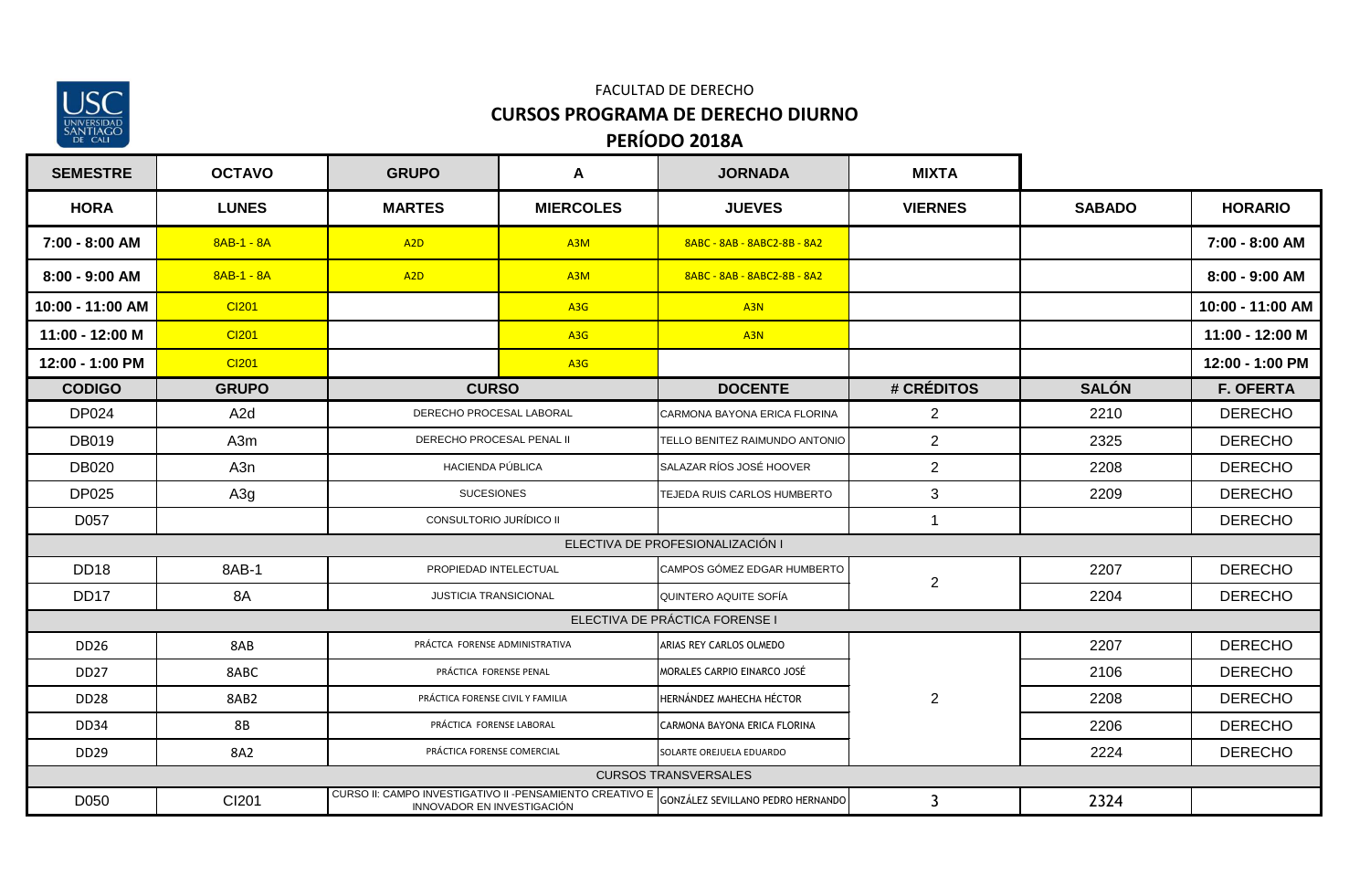

#### **PERÍODO 2018A** FACULTAD DE DERECHO **CURSOS PROGRAMA DE DERECHO DIURNO**

| <b>SEMESTRE</b>   | <b>OCTAVO</b>   | <b>GRUPO</b>                                                                            | B                      | <b>JORNADA</b>                           | <b>MIXTA</b>     |               |                  |
|-------------------|-----------------|-----------------------------------------------------------------------------------------|------------------------|------------------------------------------|------------------|---------------|------------------|
| <b>HORA</b>       | <b>LUNES</b>    | <b>MARTES</b>                                                                           | <b>MIERCOLES</b>       | <b>JUEVES</b>                            | <b>VIERNES</b>   | <b>SABADO</b> | <b>HORARIO</b>   |
| 7:00 - 8:00 AM    | 8AB-1 - 8A      |                                                                                         | <b>B2D</b>             | 8ABC - 8AB - 8ABC2-8B - 8A2              | B <sub>3</sub> M |               | 7:00 - 8:00 AM   |
| 8:00 - 9:00 AM    | $8AB-1 - 8A$    |                                                                                         | B <sub>2D</sub>        | 8ABC - 8AB - 8ABC2-8B - 8A2              | B <sub>3</sub> M |               | 8:00 - 9:00 AM   |
| $9:00 - 10:00$ AM |                 |                                                                                         |                        |                                          |                  |               | 9:00 - 10:00 AM  |
| 10:00 - 11:00 AM  | B <sub>3N</sub> |                                                                                         | <b>CI202</b>           | <b>B3G</b>                               |                  |               | 10:00 - 11:00 AM |
| 11:00 - 12:00 M   | B <sub>3N</sub> |                                                                                         | CI202                  | <b>B3G</b>                               |                  |               | 11:00 - 12:00 M  |
| 12:00 - 1:00 PM   |                 |                                                                                         |                        | <b>B3G</b>                               |                  |               | 12:00 - 1:00 PM  |
| <b>CODIGO</b>     | <b>GRUPO</b>    | <b>CURSO</b>                                                                            |                        | <b>DOCENTE</b>                           | # CRÉDITOS       | <b>SALÓN</b>  | <b>F. OFERTA</b> |
| DP024             | B <sub>2d</sub> | DERECHO PROCESAL LABORAL                                                                |                        | CARMONA BAYONA ERICA FLORINA             | $\overline{2}$   | 2209          | <b>DERECHO</b>   |
| <b>DB019</b>      | B3m             | DERECHO PROCESAL PENAL II                                                               |                        | TELLO BENOTEZ RAIMUNDO<br><b>OINOTAA</b> | $\overline{2}$   | 2225          | <b>DERECHO</b>   |
| <b>DB020</b>      | B <sub>3n</sub> | HACIENDA PÚBLICA                                                                        |                        | VASQUEZ NEIRA JAVIER                     | $\overline{2}$   | 2306          | <b>DERECHO</b>   |
| <b>DP025</b>      | B3g             | <b>SUCESIONES</b>                                                                       |                        | TEJEDA RUIS CARLOS HUMBERTO              | $\mathbf{3}$     | 2322          | <b>DERECHO</b>   |
| D057              |                 | CONSULTORIO JURÍDICO II                                                                 |                        |                                          | $\mathbf{1}$     |               | <b>DERECHO</b>   |
|                   |                 |                                                                                         |                        | ELECTIVA DE PROFESIONALIZACIÓN I         |                  |               |                  |
| <b>DD18</b>       | 8AB-1           | PROPIEDAD INTELECTUAL                                                                   |                        | CAMPOS GÓMEZ EDGAR HUMBERTO              | $\overline{2}$   | 2207          | <b>DERECHO</b>   |
| DD17              | 8A              | <b>JUSTICIA TRANSICIONAL</b>                                                            |                        | QUINTERO AQUITE SOFIA                    |                  | 2204          | <b>DERECHO</b>   |
|                   |                 |                                                                                         |                        | ELECTIVA DE PRÁCTICA FORENSE I           |                  |               |                  |
| DD26              | 8AB             | PRÁCTCA FORENSE ADMINISTRATIVA                                                          |                        | ARIAS REY CARLOS OLMEDO                  |                  | 2207          | <b>DERECHO</b>   |
| <b>DD27</b>       | 8ABC            |                                                                                         | PRÁCTICA FORENSE PENAL |                                          |                  | 2106          | <b>DERECHO</b>   |
| <b>DD28</b>       | 8AB2            | PRÁCTICA FORENSE CIVIL Y FAMILIA                                                        |                        | HERNÁNDEZ MAHECHA HÉCTOR                 | $\overline{2}$   | 2208          | <b>DERECHO</b>   |
| <b>DD34</b>       | <b>8B</b>       | PRÁCTICA FORENSE LABORAL                                                                |                        | CARMONA BAYONA ERICA FLORINA             |                  | 2206          | <b>DERECHO</b>   |
| DD <sub>29</sub>  | 8A2             | PRÁCTICA FORENSE COMERCIAL                                                              |                        | SOLARTE OREJUELA EDUARDO                 |                  | 2224          | <b>DERECHO</b>   |
|                   |                 |                                                                                         |                        | <b>CURSOS TRANSVERSALES</b>              |                  |               |                  |
| D050              | CI202           | CURSO II: CAMPO INVESTIGATIVO II - PENSAMIENTO CREATIVO E<br>INNOVADOR EN INVESTIGACIÓN |                        | GONZÁLEZ SEVILLANO PEDRO HERNANDO        | $\overline{3}$   | 2307          |                  |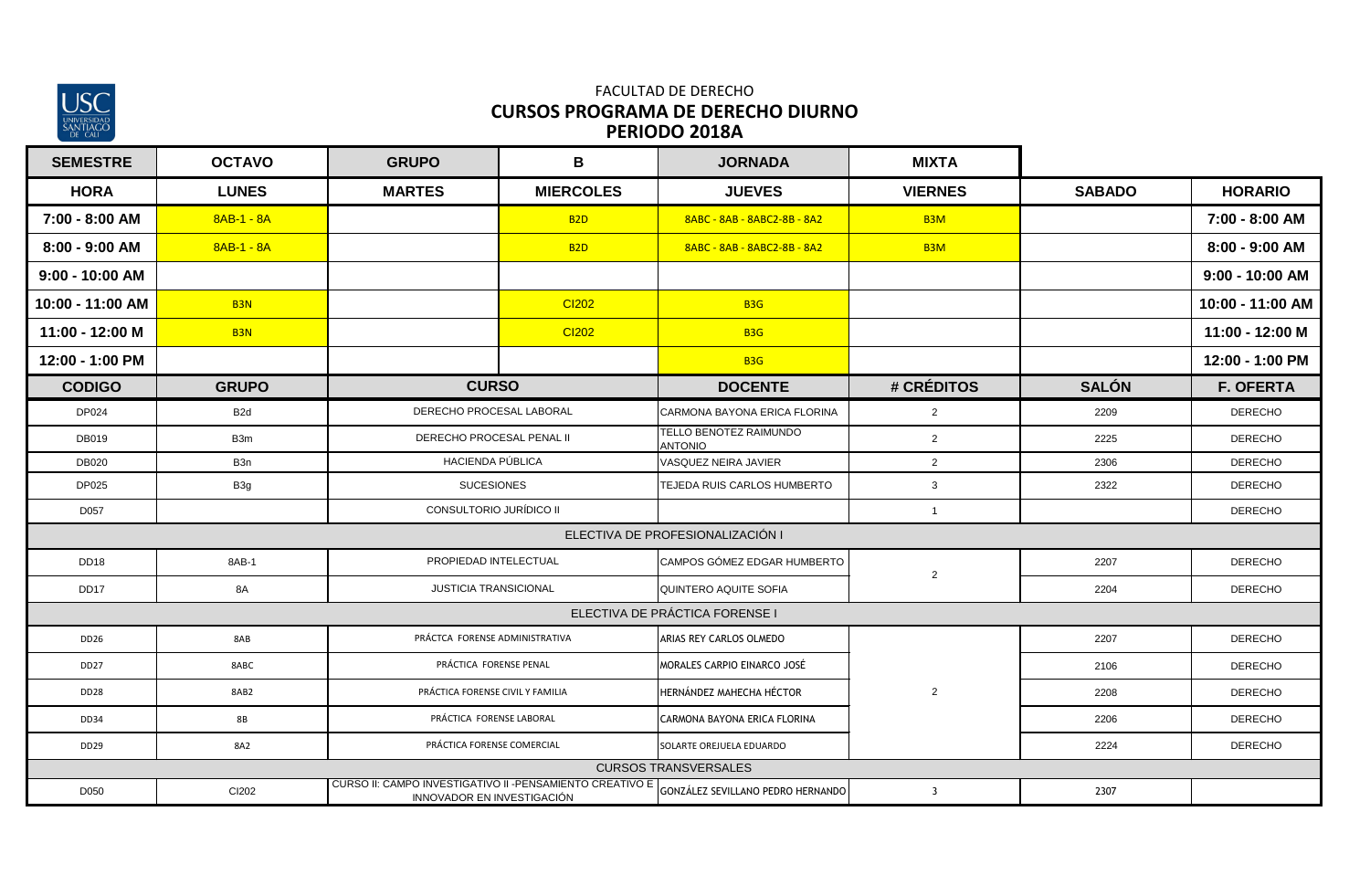

## FACULTAD DE DERECHO **CURSOS PROGRAMA DE DERECHO DIURNO PERÍODO 2018A**

| <b>SEMESTRE</b>  | <b>OCTAVO</b> | <b>GRUPO</b>  | C.               | <b>JORNADA</b> | <b>MIXTA</b>   |               |                   |
|------------------|---------------|---------------|------------------|----------------|----------------|---------------|-------------------|
| <b>HORA</b>      | <b>LUNES</b>  | <b>MARTES</b> | <b>MIERCOLES</b> | <b>JUEVES</b>  | <b>VIERNES</b> | <b>SABADO</b> | <b>HORARIO</b>    |
| 7:00 - 8:00 AM   |               | C3M           |                  |                |                |               | 7:00 - 8:00 AM    |
| 8:00 - 9:00 AM   |               | C3M           |                  | C3N            |                |               | 8:00 - 9:00 AM    |
| 9:00 - 10:00 AM  |               |               |                  | C3N            |                |               | $9:00 - 10:00$ AM |
| 10:00 - 11:00 AM |               |               |                  |                |                |               | 10:00 - 11:00 AM  |
| 11:00 - 12:00 M  |               |               |                  |                |                |               | 11:00 - 12:00 M   |

| <b>CODIGO</b>                  | <b>GRUPO</b>     | <b>CURSO</b>              | <b>DOCENTE</b>              | # CRÉDITOS | <b>SALÓN</b> | <b>F. OFERTA</b> |  |  |
|--------------------------------|------------------|---------------------------|-----------------------------|------------|--------------|------------------|--|--|
| <b>DB019</b>                   | C <sub>3</sub> m | DERECHO PROCESAL PENAL II | VALENCIA MORENO DARÍO       |            | 6213         | <b>DERECHO</b>   |  |  |
| <b>DB020</b>                   | C <sub>3</sub> n | HACIENDA PÚBLICA          | VASQUEZ NEIRA JAVIER        |            | 6216         | <b>DERECHO</b>   |  |  |
| ELECTIVA DE PRÁCTICA FORENSE I |                  |                           |                             |            |              |                  |  |  |
| DD <sub>27</sub>               | 8ABC             | PRÁCTICA FORENSE PENAL    | MORALES CARPIO EINARCO JOSÉ |            | 2106         | <b>DERECHO</b>   |  |  |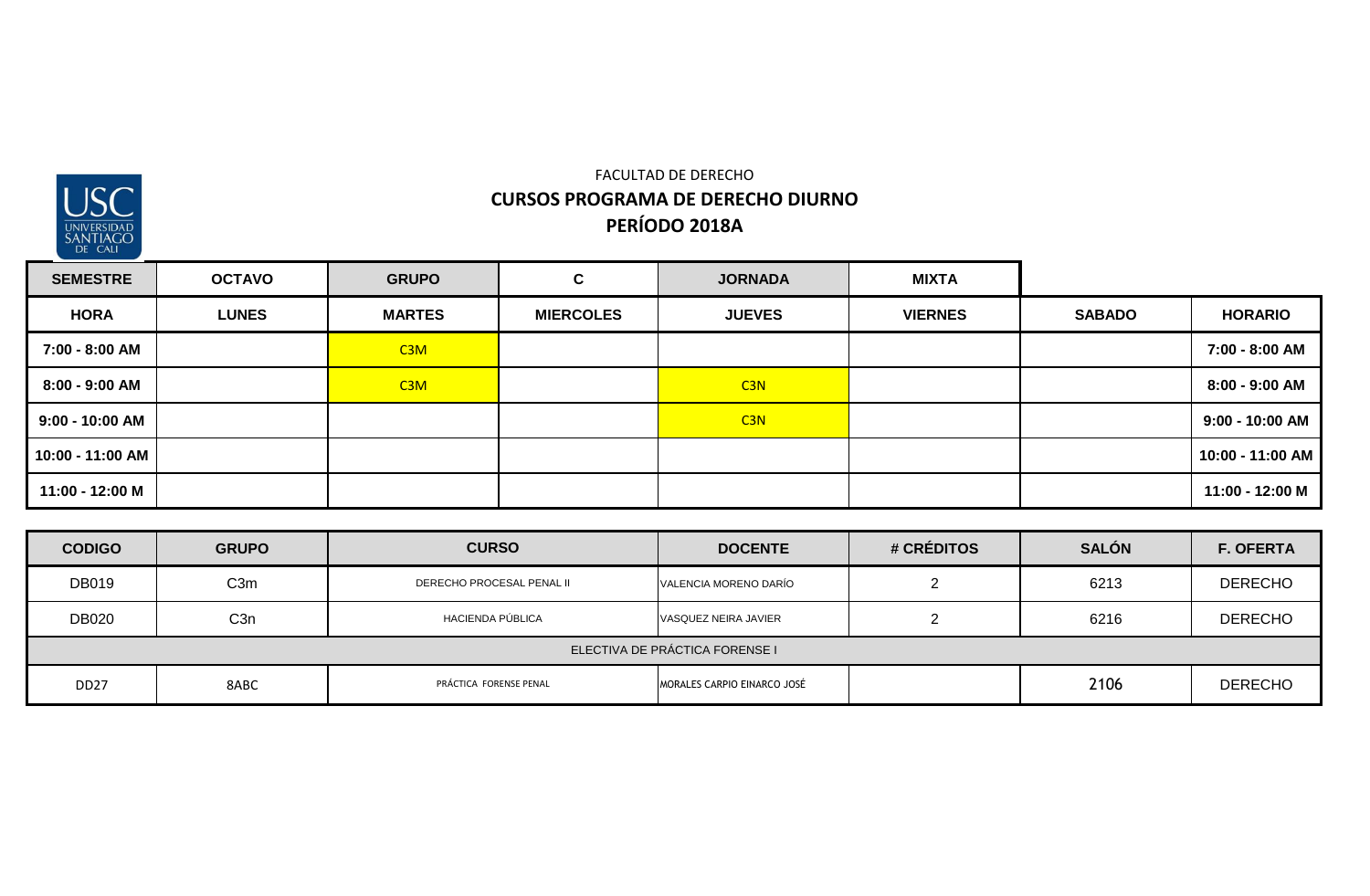

### **PERÍODO 2018A** FACULTAD DE DERECHO **CURSOS PROGRAMA DE DERECHO DIURNO**

| <b>SEMESTRE</b>  | <b>OCTAVO</b>   | <b>GRUPO</b>                                                                            | D                | <b>JORNADA</b>                                   | <b>MIXTA</b>            |                        |                   |
|------------------|-----------------|-----------------------------------------------------------------------------------------|------------------|--------------------------------------------------|-------------------------|------------------------|-------------------|
| <b>HORA</b>      | <b>LUNES</b>    | <b>MARTES</b>                                                                           | <b>MIERCOLES</b> | <b>JUEVES</b>                                    | <b>VIERNES</b>          | <b>SABADO</b>          | <b>HORARIO</b>    |
| 6:30 - 7:30 PM   | $8DE - 1 - 8D$  | D3M                                                                                     |                  | D3G                                              |                         | D <sub>2D</sub>        | 7:00 - 8:00 AM    |
| 7:30 - 8:30 PM   | $8DE - 1 - 8D$  | D3M                                                                                     |                  | D <sub>3G</sub>                                  |                         | D <sub>2D</sub>        | 8:00 - 9:00 AM    |
| 8:30 - 9:30 PM   |                 |                                                                                         |                  | D <sub>3G</sub>                                  |                         |                        | $9:00 - 10:00$ AM |
|                  |                 |                                                                                         |                  |                                                  |                         | 8DEF - 8E - 8D2 - 8DE2 | 10:00 - 11:00 AM  |
|                  |                 |                                                                                         |                  |                                                  |                         | 8DEF - 8E - 8D2 - 8DE2 | 11:00 - 12:00 M   |
|                  |                 |                                                                                         |                  |                                                  |                         | 8DE                    | 12:00 - 1:00 PM   |
|                  |                 |                                                                                         |                  |                                                  |                         | 8DE                    | 1:00 - 2:00 PM    |
| <b>CODIGO</b>    | <b>GRUPO</b>    | <b>CURSO</b>                                                                            |                  | <b>DOCENTE</b>                                   | # CRÉDITOS              | <b>SALÓN</b>           | <b>F. OFERTA</b>  |
| DP024            | D <sub>2d</sub> | DERECHO PROCESAL LABORAL                                                                |                  | VALENCIA MANZANO ANTONIO JOSÉ                    | $\overline{2}$          | 6320                   | <b>DERECHO</b>    |
| DB019            | D3m             | DERECHO PROCESAL PENAL II                                                               |                  | RAMÓN CASTRO VIVIAN ANDREA                       | $\overline{2}$          | 2309                   | <b>DERECHO</b>    |
| DP025            | D3g             | <b>SUCESIONES</b>                                                                       |                  | TEJEDA RUIZ CARLOS HUMBERTO                      | $\mathbf{3}$            | 6422                   | <b>DERECHO</b>    |
| D057             |                 | CONSULTORIO JURÍDICO II                                                                 |                  |                                                  | $\overline{1}$          |                        | <b>DERECHO</b>    |
|                  |                 |                                                                                         |                  | ELECTIVA DE PROFESIONALIZACIÓN I                 |                         |                        |                   |
| <b>DD18</b>      | 8DE-1           | PROPIEDAD INTELECTUAL                                                                   |                  | CAMPOS GÓMEZ EDGAR HUMBERTO                      | $\overline{2}$          | 2212                   | <b>DERECHO</b>    |
| DD <sub>17</sub> | 8D              | <b>JUSTICIA TRANSICIONAL</b>                                                            |                  | <b>TARAPUÉS SANDINO DIEGO</b><br><b>FERNANDO</b> |                         | 1309                   | <b>DERECHO</b>    |
|                  |                 |                                                                                         |                  | ELECTIVA DE PRÁCTICA FORENSE I                   |                         |                        |                   |
| <b>DD26</b>      | 8DE             | PRÁCTCA FORENSE ADMINISTRATIVA                                                          |                  | HOYOS HERNÁNDEZ EIBAR ELI                        |                         | 6312                   | <b>DERECHO</b>    |
| DD <sub>27</sub> | 8DEF            | PRÁCTICA FORENSE PENAL                                                                  |                  | MARMOLEJO ROLDÁN VÍCTOR HUMBERTO                 |                         | 2211                   | <b>DERECHO</b>    |
| <b>DD28</b>      | 8DE2            | PRÁCTICA FORENSE CIVIL Y FAMILIA                                                        |                  | PERDOMO CHAMORRO MARICEL                         | $\overline{2}$          | 2210                   | <b>DERECHO</b>    |
| DD34             | <b>8E</b>       | PRÁCTICA FORENSE LABORAL                                                                |                  | VALENCIA MANZANO ANTOIO JOSÉ                     |                         | 2322                   | <b>DERECHO</b>    |
| DD29             | 8D <sub>2</sub> | PRÁCTICA FORENSE COMERCIAL                                                              |                  | ROA REYES NELSON                                 |                         | 2226                   | <b>DERECHO</b>    |
|                  |                 |                                                                                         |                  | <b>CURSOS TRANSVERSALES</b>                      |                         |                        |                   |
| D050             | CI205           | CURSO II: CAMPO INVESTIGATIVO II - PENSAMIENTO CREATIVO E<br>INNOVADOR EN INVESTIGACIÓN |                  | GONZÁLEZ SEVILLANO PEDRO HERNANDO                | $\overline{\mathbf{3}}$ | 2307                   |                   |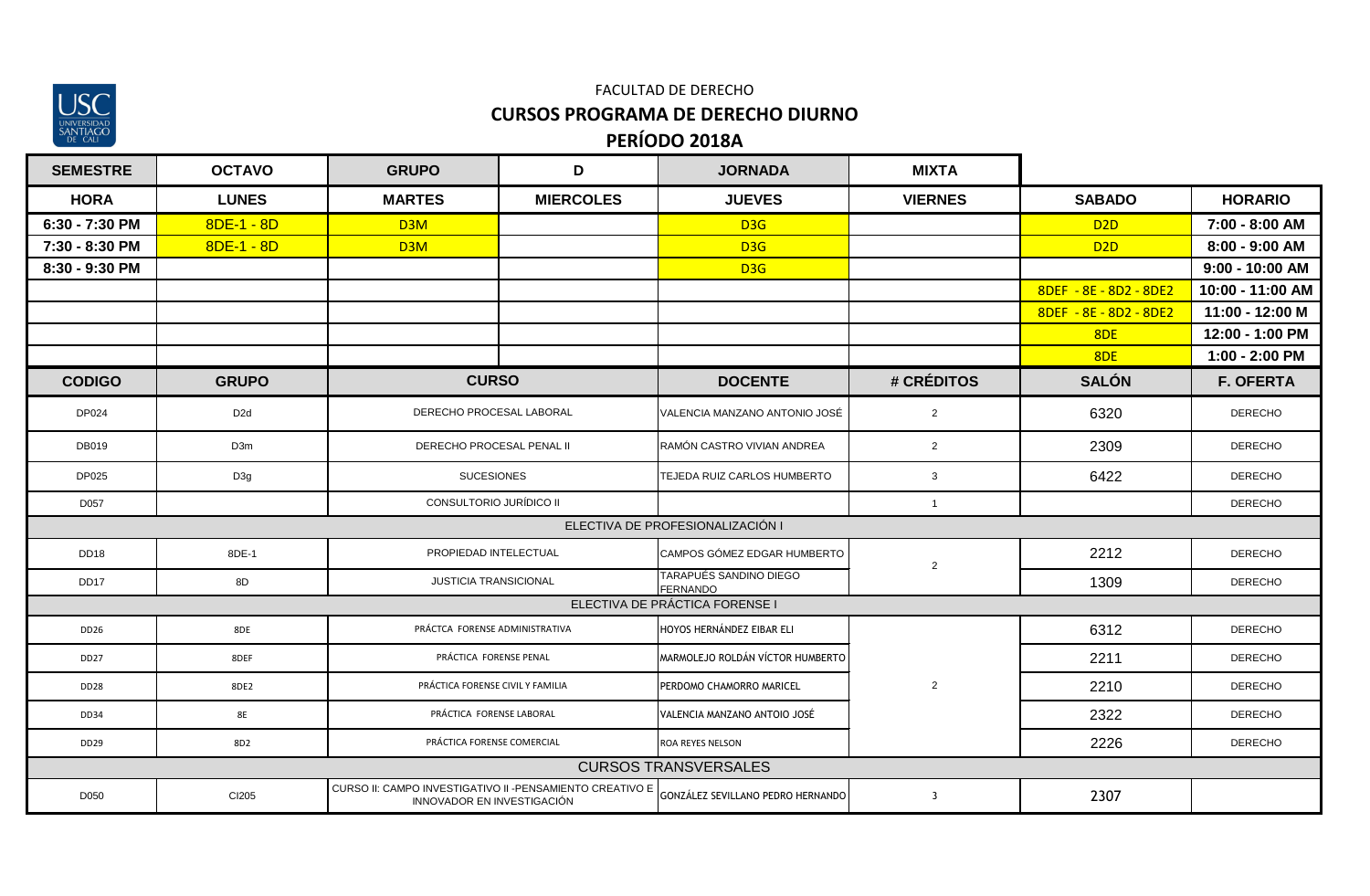| 'ersid/<br>e |  |
|--------------|--|

### FACULTAD DE DERECHO **CURSOS PROGRAMA DE DERECHO DIURNO PERÍODO 2018A**

| <b>SEMESTRE</b>  | <b>OCTAVO</b>   | <b>GRUPO</b>                                                                            | Е                                                        | <b>JORNADA</b>                                   | <b>MIXTA</b>     |                        |                  |
|------------------|-----------------|-----------------------------------------------------------------------------------------|----------------------------------------------------------|--------------------------------------------------|------------------|------------------------|------------------|
| <b>HORA</b>      | <b>LUNES</b>    | <b>MARTES</b>                                                                           | <b>MIERCOLES</b>                                         | <b>JUEVES</b>                                    | <b>VIERNES</b>   | <b>SABADO</b>          | <b>HORARIO</b>   |
| 6:30 - 7:30 PM   | $8DE-1 - 8D$    |                                                                                         | E <sub>3N</sub>                                          | E <sub>2D</sub>                                  | E <sub>3</sub> G | <b>CI203</b>           | 7:00 - 8:00 AM   |
| 7:30 - 8:30 PM   | $8DE-1 - 8D$    |                                                                                         | E <sub>3N</sub>                                          | E2D                                              | E <sub>3</sub> G | <b>CI203</b>           | 8:00 - 9:00 AM   |
| 8:30 - 9:30 PM   |                 |                                                                                         |                                                          |                                                  | E <sub>3</sub> G | <b>CI203</b>           | 9:00 - 10:00 AM  |
|                  |                 |                                                                                         |                                                          |                                                  |                  | 8DEF - 8E - 8D2 - 8DE2 | 10:00 - 11:00 AM |
|                  |                 |                                                                                         |                                                          |                                                  |                  | 8DEF - 8E - 8D2 - 8DE2 | 11:00 - 12:00 M  |
|                  |                 |                                                                                         |                                                          |                                                  |                  | 8DE                    | 12:00 - 1:00 PM  |
|                  |                 |                                                                                         |                                                          |                                                  |                  | 8 <sub>DE</sub>        | 1:00 - 2:00 PM   |
| <b>CODIGO</b>    | <b>GRUPO</b>    | <b>CURSO</b>                                                                            |                                                          | <b>DOCENTE</b>                                   | # CRÉDITOS       | <b>SALÓN</b>           | <b>F. OFERTA</b> |
| DP024            | E <sub>2d</sub> |                                                                                         | DERECHO PROCESAL LABORAL<br>MURILLO MINOTTA JAIR ENRIQUE |                                                  | $\overline{2}$   | 2222                   | <b>DERECHO</b>   |
| <b>DB020</b>     | E <sub>3n</sub> | HACIENDA PÚBLICA                                                                        |                                                          | VASQUEZ NEIRA JAVIER                             | $\mathbf{2}$     | 6421                   | <b>DERECHO</b>   |
| <b>DP025</b>     | E3g             | <b>SUCESIONES</b>                                                                       |                                                          | <b>VELASQUEZ OSPINA CARLOS</b><br><b>ALBERTO</b> | $\sqrt{3}$       | 2221                   | <b>DERECHO</b>   |
| D057             |                 | CONSULTORIO JURÍDICO II                                                                 |                                                          |                                                  | 1                |                        | <b>DERECHO</b>   |
|                  |                 |                                                                                         |                                                          | ELECTIVA DE PROFESIONALIZACIÓN I                 |                  |                        |                  |
| <b>DD18</b>      | 8DE-1           |                                                                                         | PROPIEDAD INTELECTUAL                                    |                                                  | $\overline{2}$   | 2212                   | <b>DERECHO</b>   |
| DD17             | 8D              | <b>JUSTICIA TRANSICIONAL</b>                                                            |                                                          | TARAPUÉS SANDINO DIEGO<br><b>FERNANDO</b>        |                  | 1309                   | <b>DERECHO</b>   |
|                  |                 |                                                                                         |                                                          | ELECTIVA DE PRÁCTICA FORENSE I                   |                  |                        |                  |
| DD26             | 8DE             | PRÁCTCA FORENSE ADMINISTRATIVA                                                          |                                                          | HOYOS HERNÁNDEZ EIBAR ELI                        |                  | 6312                   | <b>DERECHO</b>   |
| <b>DD27</b>      | 8DEF            | PRÁCTICA FORENSE PENAL                                                                  |                                                          | MARMOLEJO ROLDÁN VÍCTOR HUMBERTO                 |                  | 2211                   | <b>DERECHO</b>   |
| DD <sub>28</sub> | 8DE2            | PRÁCTICA FORENSE CIVIL Y FAMILIA                                                        |                                                          | PERDOMO CHAMORRO MARICEL                         | $\overline{2}$   | 2210                   | <b>DERECHO</b>   |
| <b>DD34</b>      | <b>8E</b>       | PRÁCTICA FORENSE LABORAL                                                                |                                                          | VALENCIA MANZANO ANTOIO JOSÉ                     |                  | 2322                   | <b>DERECHO</b>   |
| DD29             | 8D <sub>2</sub> | PRÁCTICA FORENSE COMERCIAL                                                              |                                                          | ROA REYES NELSON                                 |                  | 2226                   | <b>DERECHO</b>   |
|                  |                 |                                                                                         |                                                          | <b>CURSOS TRANSVERSALES</b>                      |                  |                        |                  |
| D050             | CI203           | CURSO II: CAMPO INVESTIGATIVO II - PENSAMIENTO CREATIVO E<br>INNOVADOR EN INVESTIGACIÓN |                                                          | GONZÁLEZ SEVILLANO PEDRO HERNANDO                | 3                | 1321                   |                  |